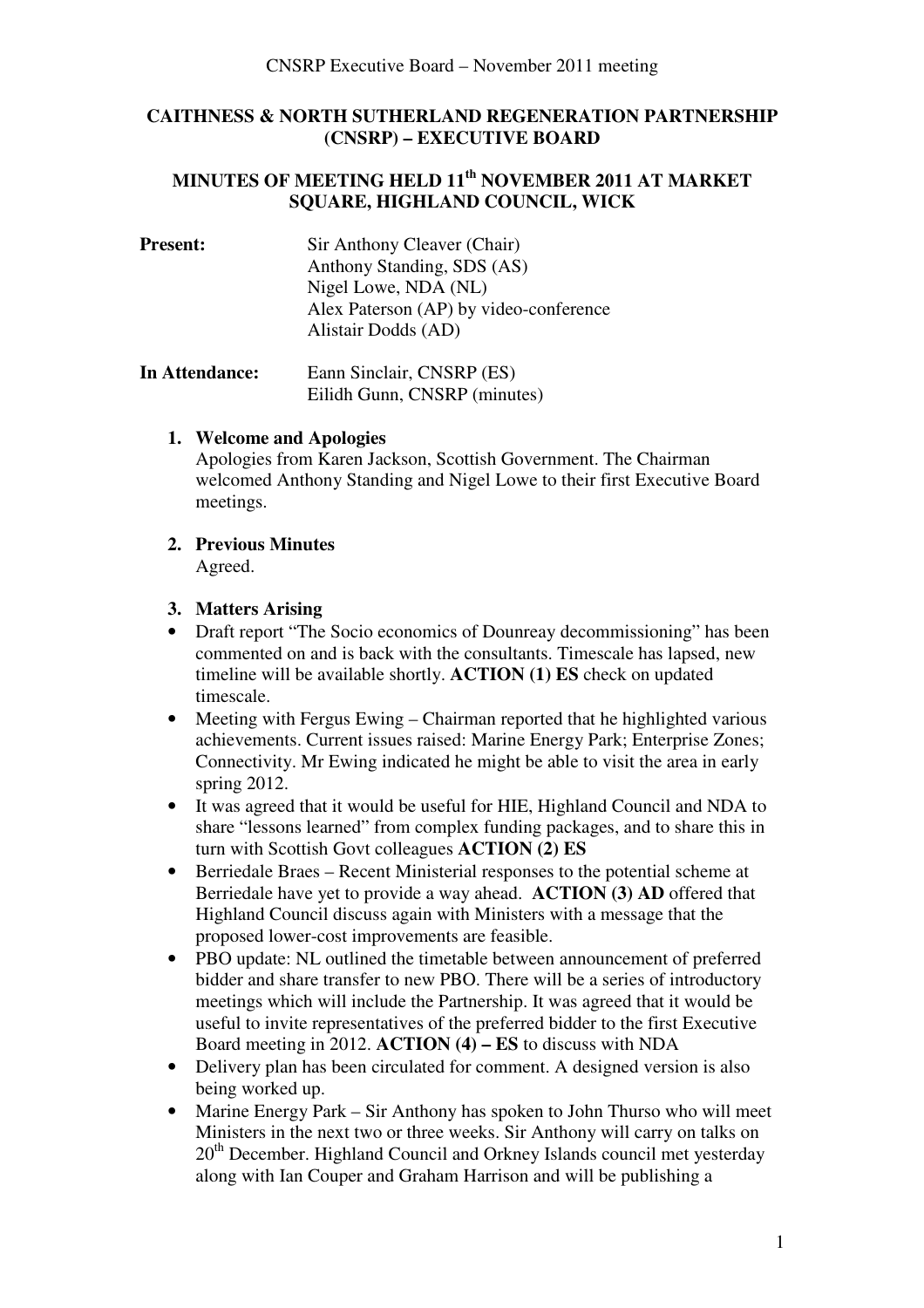#### CNSRP Executive Board – November 2011 meeting

statement of intent. The area is in a strong position to become designated as a Marine Energy Park.

## **4. Issues from Advisory Board 8th November**

A presentation had been given by representatives from Scottish Power Renewables on their Duncansby tidal site. SPR are one of the furthest ahead in terms of planning, consenting and socio economic plans. They have also completed a supply chain study. They have had discussion with North Highland College and are keen to stress that there is not a requirement for new renewable qualifications, traditional skills such as welding will be in higher demand, **"brown jobs with a green twist**" is the aim. SPR also agreed to create a working group with the Advisory Board.

News that the Olympic torch would be coming to John O'Groats was well received. The Chairman expressed thanks to Highland Council for their work on this. Visit Scotland seemed to be unaware of the development so communication will be important.

#### **5. Programme Manager Update**

- Written report has been circulated and there are no comments to action.
- Project level priorities are in a list which will change as progress and new projects are brought forward.
- Progress with Scrabster Farm industrial site was discussed. Masterplanning for Scrabster/ West Thurso is one of the points on the Highland Council 10 point plan, which Council officials will work with Scrabster Harbour Trust to progress. **ACTION (5) ES** to coordinate with HIE, Highland Council and NDA.
- Wick Harbour NDA is supporting current feasibility work with a view to commercial operations such as offshore wind.
- Apprenticeships SDS are piloting shared apprenticeships in the Western Isles which could be rolled out into this area. **ACTION (6) AS & ES** discuss. The plans for an Energy Academy at Nigg may be able to tie in with this.
- Super Fast Broadband Once the procurement exercise is complete Spring/Summer 2012 – a more accurate timeline can be created. Highland Council and HIE are working very closely together.
- Marine Energy Road Map The C&NS Road Map has been drafted with comment from the PF Delivery Group, HIE Area Team, HIE Energy Team.
- Press Coverage ES circulated press coverage from start of 2011 to date. The CNSRP Newsletter will go out for comment shortly.
- DSRL now has a socio-economic information room on site providing information on future opportunities. A display stand will also be moved around the county, to secondary schools, village halls etc.

#### **6. Any other business**

- David Whiteford of North Highland Initiative to be invited to present at next meeting **ACTION (7) AC**
- The board will remain in close contact with the Scottish Government regarding the Vulcan announcement.
- Next meeting February, then late April/early May **ACTION (8) ES**